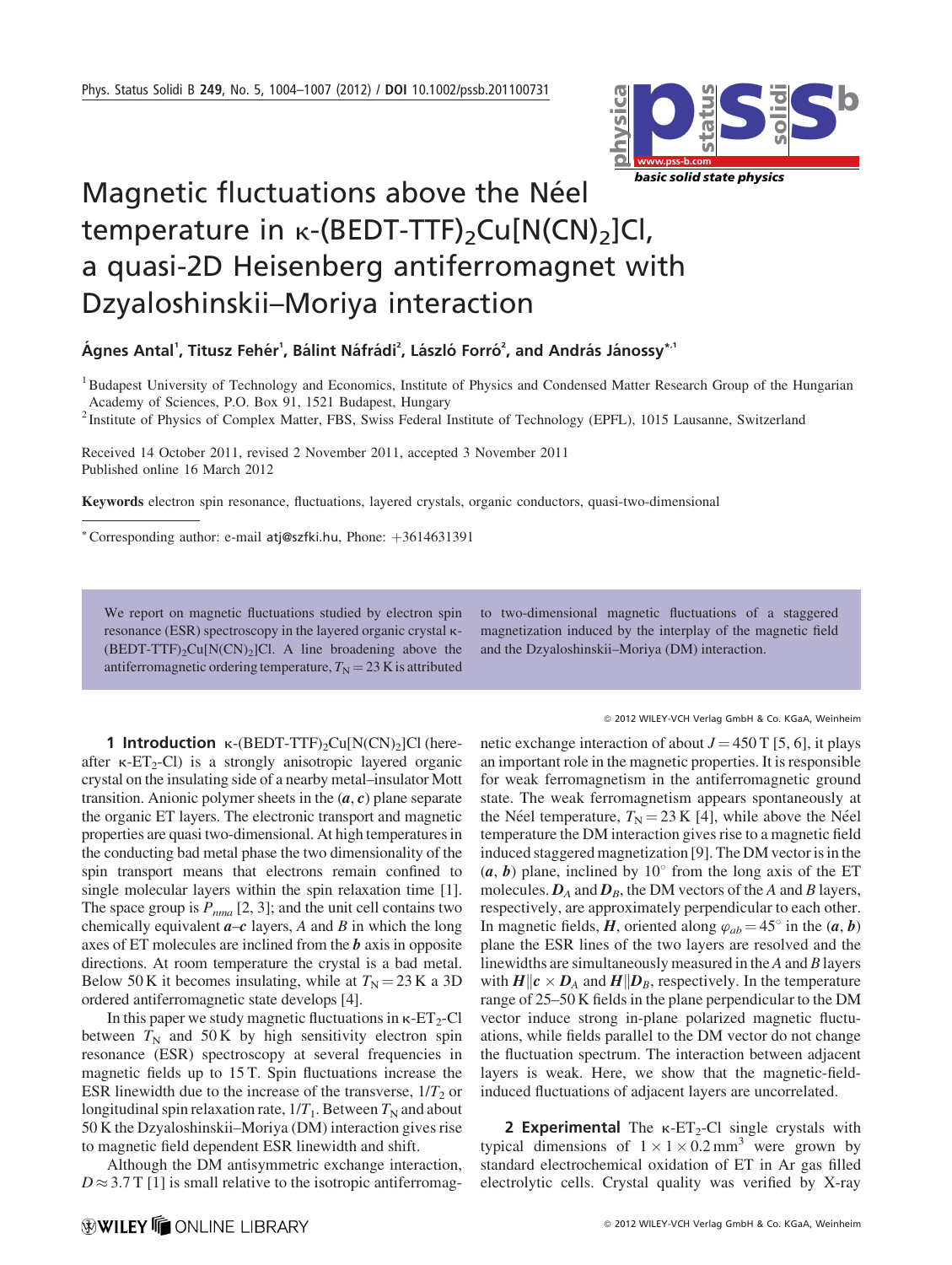diffraction. The high field ESR measurements were performed on home built quasi optical continuous wave spectrometers operating at 111.2 GHz and at 222.4 GHz at BME [7] and at 210, 315, and 420 GHz at EPFL [8]. For the low field measurements at 9.4 GHz at EPFL we used a Bruker ELEXSYS E500 spectrometer.

3 Results The interplay of the DM interaction and magnetic fields induces a staggered magnetization in the ET planes above the Néel temperature,  $T_N$ . A snapshot of the magnetic structure is shown in Fig. 1. The staggered magnetization is perpendicular to the DM vector and to the magnetic field and is largest for  $H \perp D$ . Interchanging the magnetic sublattices increases the energy and this leads to a non-zero temporal average, i.e., to a static staggered magnetization (Fig. 1a). The static component is observed by an ESR line shift while fluctuations at the electronic Larmor frequency of this ordered moment broaden the ESR spectrum above  $T_N$ . For  $H||D$  spins rotate freely in the plane perpendicular to the magnetic field and there is no static staggered moment (Fig. 1b).

3.1 Temperature and field dependence of the **ESR** The ESR resonance position as a function of temperature at 420 GHz and  $H||b$  is shown in Fig. 2. The conduction electron resonance at high temperatures changes to an antiferromagnetic resonance on cooling below 23 K. There is a small temperature interval near  $T_N$  where the strong broadening renders the AFMR and the CESR unobservable. The transition from the paramagnetic to the antiferromagnetic state is accompanied by a large shift of the resonance position. Below 16 K the AFMR line splits into two lines. In the antiferromagnetically ordered state there are four resonance modes. For  $H||b$  the other two modes are shifted



Figure 1 (online color at: www.pss-b.com) Snapshots of the magnetic structure slightly above  $T_N$  in the  $(a, c)$  plane, projected along the long ET molecular axis. (a) For  $H \perp D$  the magnetic field induces a static staggered magnetization. The sublattice magnetic moments (blue and red arrows) are somewhat inclined from  $c$ . (b) For  $H||D$  the spins reorient freely in the plane perpendicular to  $H$  and  $D$  and there is no static staggered magnetization above  $T_N$ .



Figure 2 ESR resonance field at 420 GHz with  $H||b$ . A strong shift accompanies the antiferromagnetic transition. Below 16 K two antiferromagnetic resonance modes are observable, two other modes are at higher fields.

to higher fields, they were observed at 111.2 GHz [1]. The AFMR lines continuously narrow in the 3D ordered state as the temperature is lowered (not shown). An analysis of the AFMR mode diagram shows that interlayer coupling between the A and B layers is extremely small [1].

In Fig. 3 a selection of data at 9.4, 111.2 and 222.4 GHz demonstrates the magnetic field strength and orientation dependence of the linewidths above  $T_N$ . The linewidths in the  $H \| c \times D_A$  and in the  $H \| D_B$  directions were determined simultaneously from the resolved ESR lines of the A and B layers. In the  $H \| c \times D_A$  direction the field-induced increase of the linewidth below 50 K is much steeper at 222.4 GHz  $(H \sim 8 \text{ T})$  than at 111.2 GHz  $(H \sim 4 \text{ T})$  (Fig. 3). A similar field dependent line broadening was observed in the  $H||c$ direction (not shown). The linewidth at 9.4 GHz ( $H \sim 0.3$  T) is small in all directions and is isotropic in the  $(a, b)$  plane. The linewidth is field independent for  $H||D_B$ .



Figure 3 (online color at: www.pss-b.com) Magnetic field orientation and strength dependence of the linewidth. The line broadens below 50 K if  $H \perp D$ . The broadening increases with increasing magnetic field. There is no field induced broadening when  $H||D$ .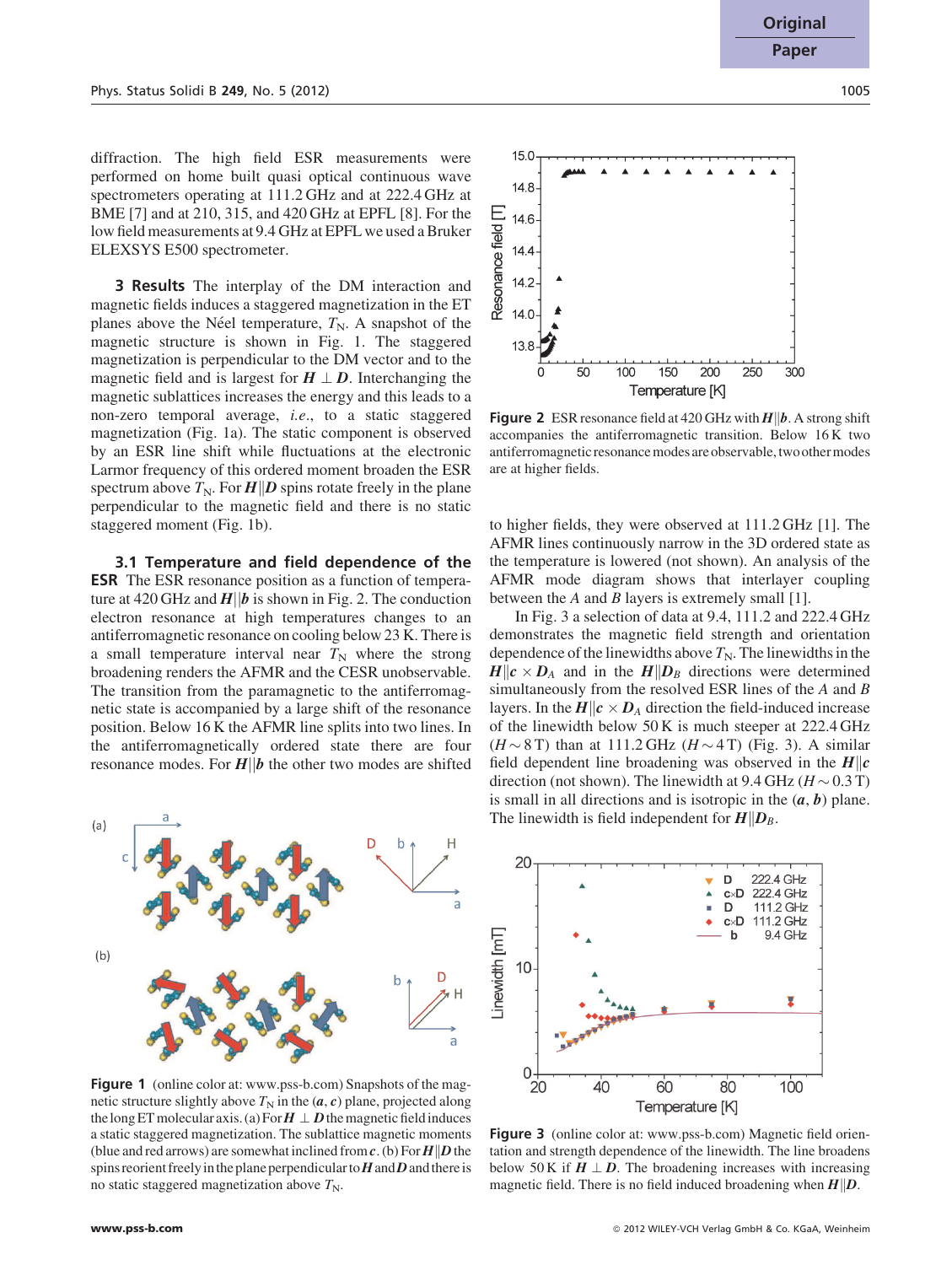



Figure 4 Temperature dependence of the exchange field between adjacent layers in  $\kappa$ -ET<sub>2</sub>-Cl measured at 210 and at 315 GHz. The exchange field is proportional to the external field and is given for the measurement at 210 GHz. The dashed line is a guide to the eye at zero exchange field. An antiferromagnetic interaction between adjacent layers increases with decreasing temperature below 50 K.

3.2 Interlayer exchange interaction The exchange interaction between layers  $A$  and  $B$  is expressed as an effective magnetic field  $H_{\text{eff} AB} = \lambda M_B$  where  $H_{\text{eff} AB}$  is the effective magnetic field in layer A due to the magnetization  $M_B$  of layer B and  $\lambda$  is the coupling strength. The interlayer coupling changes the ESR lineshape, it is not simply a sum of the spectra of the adjacent layers. Figure 4 displays the temperature dependence of  $\lambda$  determined from the ESR spectrum in the  $\varphi_{ab} = 45^{\circ}$  direction where the lines, parallel to  $D$  and perpendicular to  $D$ , are resolved [10]. The interaction between neighboring layers is antiferromagnetic and increases with decreasing temperature below 50 K.

**4 Discussion** Below 50 K there is a bad metal to insulator transition. The paramagnetic insulator state above  $T<sub>N</sub>$  is not measurably affected by the small magnetic fields used in the 9.4 GHz experiments. At higher frequencies, however, the linewidth has a more complicated temperature dependence (Fig. 3). In the plane perpendicular to the DM vector the linewidth increases as  $T_N$  is approached. On the other hand, the ESR line narrows for  $H||D$ . The broadening in  $H \perp D$  direction increases with magnetic field. The interplay of the DM interaction and the external field induces a staggered magnetization perpendicular to the applied field and the DM vector as proposed by [9]. The fluctuations of the induced magnetization in the plane perpendicular to the DM vector at the ESR Larmor frequency increase the ESR linewidth. The narrowing of the ESR for  $H\|D$  is independent of magnetic field and is not related to the DM interaction. In external magnetic fields oriented along  $\varphi_{ab} = 45^\circ$  the fluctuating induced staggered magnetization broadens the line in the  $A$  layers while in the  $B$  layers there are no field induced fluctuations. The Néel temperature for the appearance of a spontaneous staggered magnetization is not increased by interlayer interactions.

4.1 Two-dimensional nature of field induced **fluctuations** The simultaneous measurement of the A and B layer linewidths in the  $\varphi_{ab} = 45^\circ$  orientation shows that the linewidth increase in A is not correlated to the increase in B. As a consequence of the extreme isolation between layers of  $\kappa$ -ET<sub>2</sub>-Cl, fluctuation are independent in adjacent layers. For  $\varphi_{ab} = 45^{\circ}$  the magnetic field is oriented  $H \| c \times D_A$  in layer A and  $H||D_B$  in layer B. (Here  $\varphi_{ab}$  denotes the angle from a in the  $(a, b)$  plane.) There is a strong line broadening in layers with  $H||c \times D$  and no line broadening in layers with  $H||D$ orientation (Fig. 3). The linewidth in the  $c$  direction (not shown), where  $H \perp D$  in both layers the linewidth broadens similarly as for  $H \| c \times D_A$ . We conclude that fluctuations in one layer do not affect fluctuations in the adjacent layer. Thus, there is no measurable three-dimensional correlation in the fluctuations.

4.2 Inter-layer exchange interaction There is a small static exchange interaction between adjacent layers. The coupling constant  $\lambda$  between A and B layers derived from the detailed line shape analyses of  $\varphi_{ab} = 45^{\circ}$  spectra [10] is shown in Fig. 4. The antiferromagnetic interaction between adjacent layers increases with decreasing temperature below 50 K, in the same temperature range where the staggered magnetization develops. The temperature dependence of  $\lambda$  in  $\kappa$ -ET<sub>2</sub>-Cl above the Néel temperature is similar to  $\lambda$ measured in the conductor,  $\kappa$ -ET<sub>2</sub>-Br in the same temperature range [10].

4.3 Assignment of ESR lines Smith et al. [5] showed that due to symmetry reasons the DM vector must be perpendicular to c. According to previous NMR and ESR measurements [5, 1] the DM vectors lie in the  $(a, b)$  plane in the directions  $\varphi_{ab} = 46^\circ$  and 134°, so the DM vector of two neighboring layers are nearly perpendicular to each other. A further consideration is required to decide which DM direction corresponds to which layer. Nakamura et al. [11] measured the ESR g-factor anisotropy of several ET salts. They found that in  $\kappa$ -ET<sub>2</sub>-X salts the maximal g-factor is along the long molecular axis. This allows the assignment of the ESR lines to the corresponding  $A$  and  $B$  layers. The DM vector is inclined 10 $\degree$  (and not 100 $\degree$ ) from the long axis of the ET molecules if one assumes that the ESR line is broadened most in external fields perpendicular to the DM vector.

5 Conclusions Magnetic fluctuations due to the DM interaction in  $\kappa$ -ET<sub>2</sub>-Cl layered crystals were studied by ESR. These fluctuations lie in the plane perpendicular to the DM vector and increase with increasing magnetic field. The fluctuations in adjacent layers are independent. We observed a small static antiferromagnetic exchange between neighboring layers,  $\lambda$  that is assumed to be proportional to the external field.  $\lambda$  increases with decreasing temperature below the bad-metal to insulator transition.

Acknowledgements The authors thank N. D. Kushch (Inst. of Problems of Chemical Physics, Chernogolovka, Russia) for